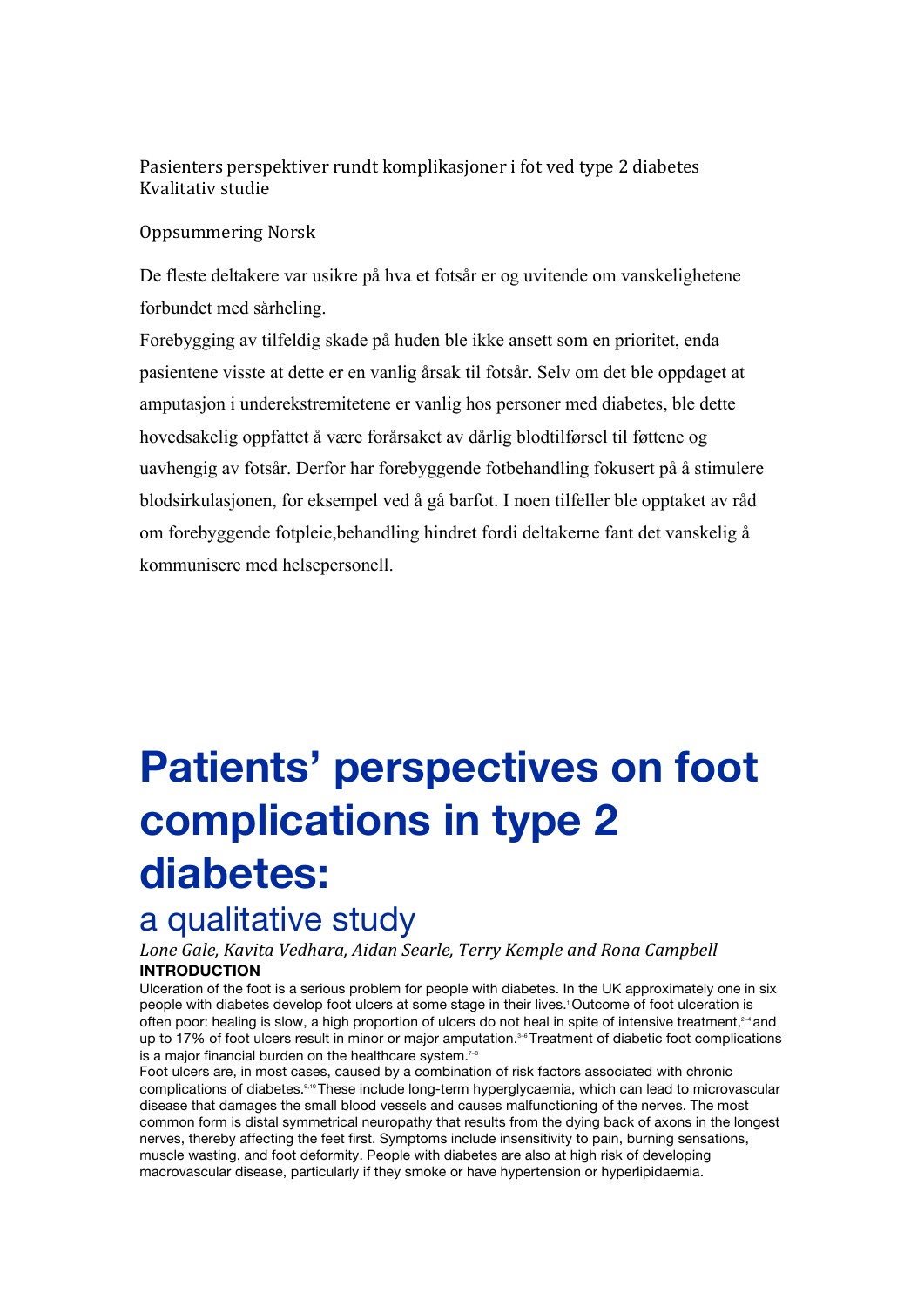Macrovascular disease affects the large blood vessels and can lead to peripheral vascular disease and reduced blood supply to the legs and feet. Many people with diabetes have both conditions.<sup>9,10</sup>

# **ABSTRACT**

#### **Background**

Foot ulceration is a major health problem for people with diabetes. To minimise the risk of ulceration, patients are advised to perform preventive foot self-care.

#### **Aim**

To explore beliefs about diabetic foot complications and everyday foot self-care practices among people with type 2 diabetes. **Design of study** 

Qualitative study using one-to-one interviews.

**Setting** 

A suburban primary care health centre**.** 

#### **Method**

Semi-structured interviews with a purposive sample of adults with type 2 diabetes but with no experience of foot ulceration. **Results** 

Most participants were unsure of what a foot ulcer is and unaware of the difficulties associated with ulcer healing. Prevention of accidental damage to the skin was not considered a priority, as few participants knew that this is a common cause of foot ulceration. Although it was recognised that lower-limb amputation is more common in people with diabetes, this was perceived to be predominantly caused by poor blood supply to the feet and unrelated to foot ulceration. Therefore, preventive foot care focused on stimulating blood circulation, for example by walking barefoot. Consequently, some of the behaviours participants considered beneficial for foot health could potentially increase the risk of ulceration. In some cases the uptake of advice regarding preventive foot care was hampered because participants found it difficult to communicate with health professionals.

#### **Conclusion**

Patients with type 2 diabetes may have beliefs about foot complications that differ from medical evidence. Such illness beliefs may play a role in foot-related behaviours that have previously been unrecognised. Health professionals need to explore and address the beliefs underlying patients' foot self-care practices.

#### **Keywords**

diabetes mellitus; foot complications; foot self-care; illness beliefs; ulcer prevention.

*L* Gale, MSc, research student; *K* Vedhara, PhD, MRC programme leader; *A Searle*, PhD, MRC career development fellow; *R* **Campbell**, PhD, professor of health services research, Department of Social Medicine, University of Bristol; *T Kemple, FRCP, FRCGP, DCH, GP, Horfield Health Centre, Horfield, Bristol.* 

**Address for correspondence** 

Lone Gale, University of Bristol, Department of Social Medicine, Canynge Hall, 39 Whatley Road, Bristol, BS8 2PS. E-mail: Lone.Gale@bristol.ac.uk 

Submitted: 4 January 2008; Editor's response: 11 March 2008; final acceptance: 24 June 2008. *©British Journal of General Practice.* 

This is the full-length article of an abridged version published in print. Cite this article as: *Br J Gen Pract* 2008; DOI: 10.3399/bjgp08X319657 

#### **555**

British Journal of General Practice, *August 2008* 

*L* Gale, *K* Vedhara, *A* Searle, et al

# **Original Papers**

# How this fits in

Clinicians and researchers have suggested that the incidence of diabetic foot ulceration could be substantially reduced with improved patient foot self-care.

It was found that the majority of the participants had beliefs about foot complications and foot self-care practices that could potentially increase, rather than decrease, the risk of ulceration; therefore, health professionals need to be aware that patients may have perceptions or concerns about foot health that are very different from their own. It is important that healthcare staff create opportunities within consultations to explore and, where necessary, challenge, patients' beliefs about the causes and prevention of foot complications. They should also ensure that their advice is tailored to take account of patients' beliefs.

Peripheral neuropathy and peripheral vascular disease are the main predisposing risk factors for foot ulceration because they render the feet vulnerable to skin damage. A foot ulcer is, in the vast majority of cases, the consequence of interaction between predisposing risk factors (for example, loss of sensation due to peripheral neuropathy, or dry, fragile skin due to peripheral vascular disease) and precipitating factors linked to the person's foot-related behaviours (for example, penetration of the dermis of the foot due to ill- fitting shoes) (Appendix 1).1,10,11 A person affected by neuropathy may not feel the pain or discomfort that should draw attention to the problem. Repetitive trauma from unsuitable footwear and accidental injury to the dermis are the most common precipitating factors that lead to foot ulceration.10,12,13 In one major multicentre study, no predisposing risk factor was present in 10% of the UK participants and their foot ulcer was entirely due to accidental skin damage.<sup>13</sup> If the person suffers from peripheral vascular disease, tissue repair will be impeded, thereby extending the period of time that bacteria can enter through the dermis. Furthermore, due to diabetes, the immune system response may be impaired, making infection more likely, while peripheral vascular disease compounds the situation by reducing the efficacy of antibiotic medication. The vast majority of lower-limb amputations in people with diabetes are preceded by an infected, non-healing foot ulcer originating from a minor lesion.1,14 A simplified model of the pathway to amputation is provided in Appendix 2.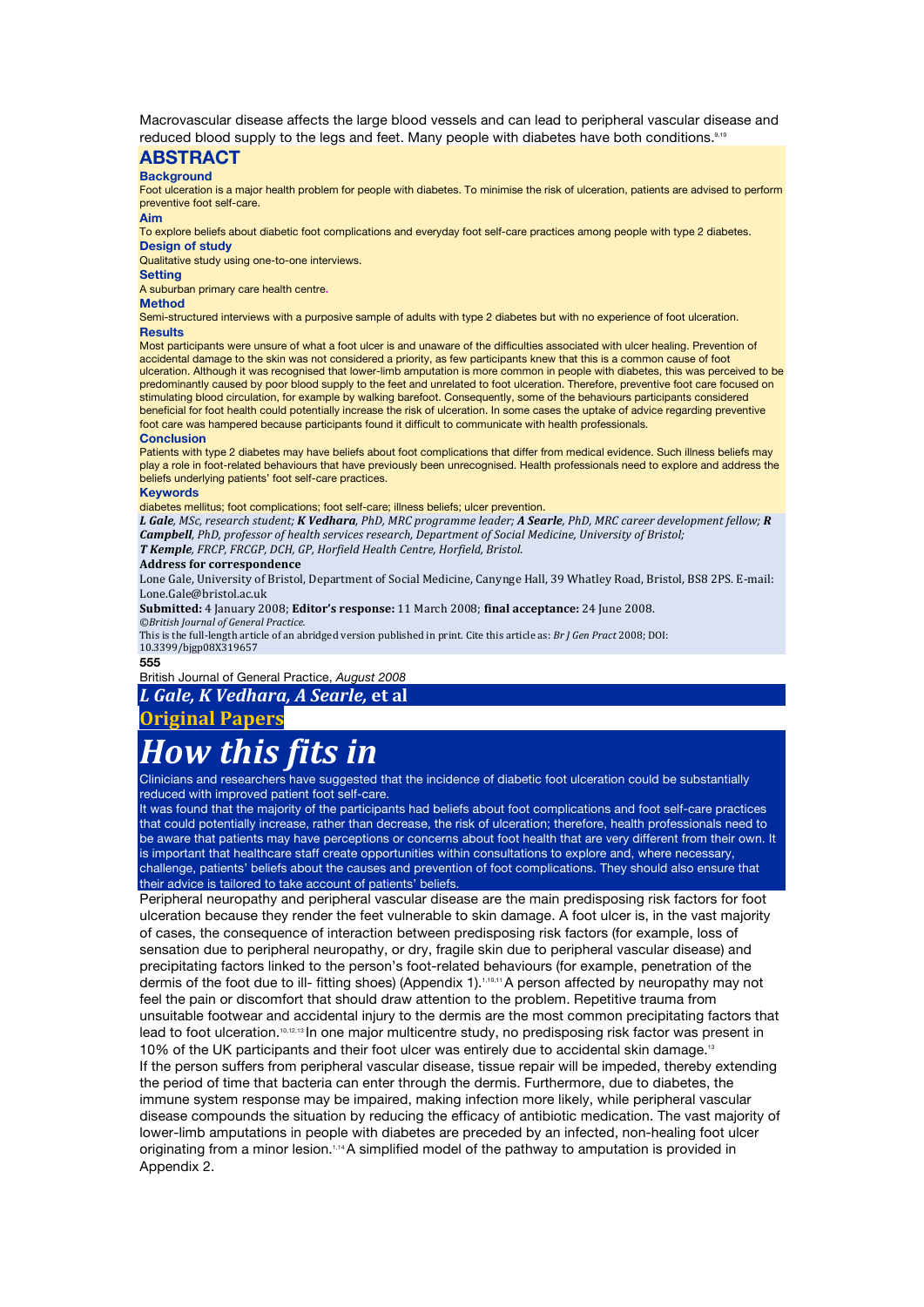Once a person with diabetes has had one foot ulcer the likelihood of further episodes of ulceration is very high.<sup>15,16</sup> Therefore, primary prevention is extremely important. It has been suggested that up to half of all lower-limb amputations could be avoided with improved measures to prevent foot ulceration.<sup>17,18</sup> Consequently, to reduce the risk of ulceration, people with diabetes are encouraged to avoid behaviours that could cause a break in the skin on the feet and to perform daily preventive foot selfcare, such as foot self-examination.<sup>11</sup>

Little is known about how people with diabetes and no history of foot ulceration actually care for their feet. A few surveys have concluded that most patients have insufficient knowledge about how to reduce the risk of ulceration.<sup>19,20</sup> The supposition has generally been, therefore, that increasing the amount of advice and education would lead to improved self-care, although there is little empirical support for this approach. Systematic reviews of educational interventions for improved preventive foot self-care have found only short-term effects and no evidence of reduced incidence of ulceration.<sup>21,22</sup> There is general agreement among clinicians and researchers that patient behaviours play a significant role in foot ulceration, particularly in relation to footwear. Wearing badly designed footwear that cause sores, or unsuitable footwear that gives little or no protection against accidental injuries are major precipitating factors of foot ulceration in people with diabetes.10,12,23 However, the main considerations that guide people with diabetes in their foot-related behaviours are not known. Although a few studies have investigated the topic among patients with a history of foot ulceration,<sup>24</sup> there has been no study of patients who have never had an ulcer. Consequently, the aims for this study were to explore beliefs about diabetic foot complications and everyday foot self- care practices in people with type 2 diabetes who had no experience of foot ulcers or professionally-treated foot wounds since diagnosis.

### **METHOD**

Given the exploratory nature of the study, a qualitative methodology was chosen. To take account of the possibility that there might be important differences between patients with type 1 and type 2 diabetes of relevance to foot health, participation was limited to adults with type 2 diabetes. A purposive sample was recruited from a large primary care health centre which serves a suburban population that is predominantly white. The catchment area includes both affluent neighbourhoods and areas of deprivation. The Index of Multiple Deprivation Score is reported to be 29.9 which, overall, indicates a medium level of deprivation. A maximum variation sampling strategy was used to achieve a good spread in terms of sex, age, duration of diabetes, and method of control. Table 1 provides demographic details of the 18 study participants.

Semi-structured, face-to-face in-depth interviews were conducted by a researcher who informed participants that she had no medical background. Most interviews were conducted in the participants' homes and lasted between 60 and 90 minutes. The researcher followed a topic guide that had been developed on the basis of pilot interviews (not

British Journal of General Practice, *August 2008*  **556** 

**Table 1. Demographic details of participants (***n* **= 18).**  Participants, *n*  Age, years<sup>a</sup>  $\leq$ 49 3 50–59 2 60–69 6 ≥70 7 **Sex** Female 9 Male 9 **Ethnicity** White British 16 Asian 1 Black–African 1 Time since diagnosis, years<sup>b</sup> <2 5 2–9 9 10–19 3 ≥20 1 Mode of diabetes control Diet only 1 Diet and tablets 11 Diet and insulin 6 a *Mean = 64 years.* <sup>b</sup> *Mean = 6.5 years.* 

included in this sample). As well as questions relating to diabetes, topics included beliefs about the causes and prevention of foot complications, everyday foot- related behaviours, information/advice received about foot health, and views regarding healthcare provision.

All interviews were tape-recorded and transcribed verbatim. The method of constant comparison was used to analyse the data.<sup>25</sup> Each transcript was read repeatedly and coded to identify emerging themes (no computer-assisted qualitative data analysis software was used). These were compared with other themes within each transcript and across all transcripts. The primary analysis was carried out and regularly discussed among the researchers. Transcripts were independently coded and a list of emerging themes and categories was drafted. These were compared and combined with those generated by the primary analysis and a coding frame was developed. During the fourth batch of interviews no new themes or categories were found and data saturation was considered to have been reached. Emerging themes, descriptive accounts, and interpretation of the data were discussed frequently among the researchers. Furthermore, work in progress was presented and discussed at the annual MRC Chronic Wounds Programme meetings.

**RESULTS**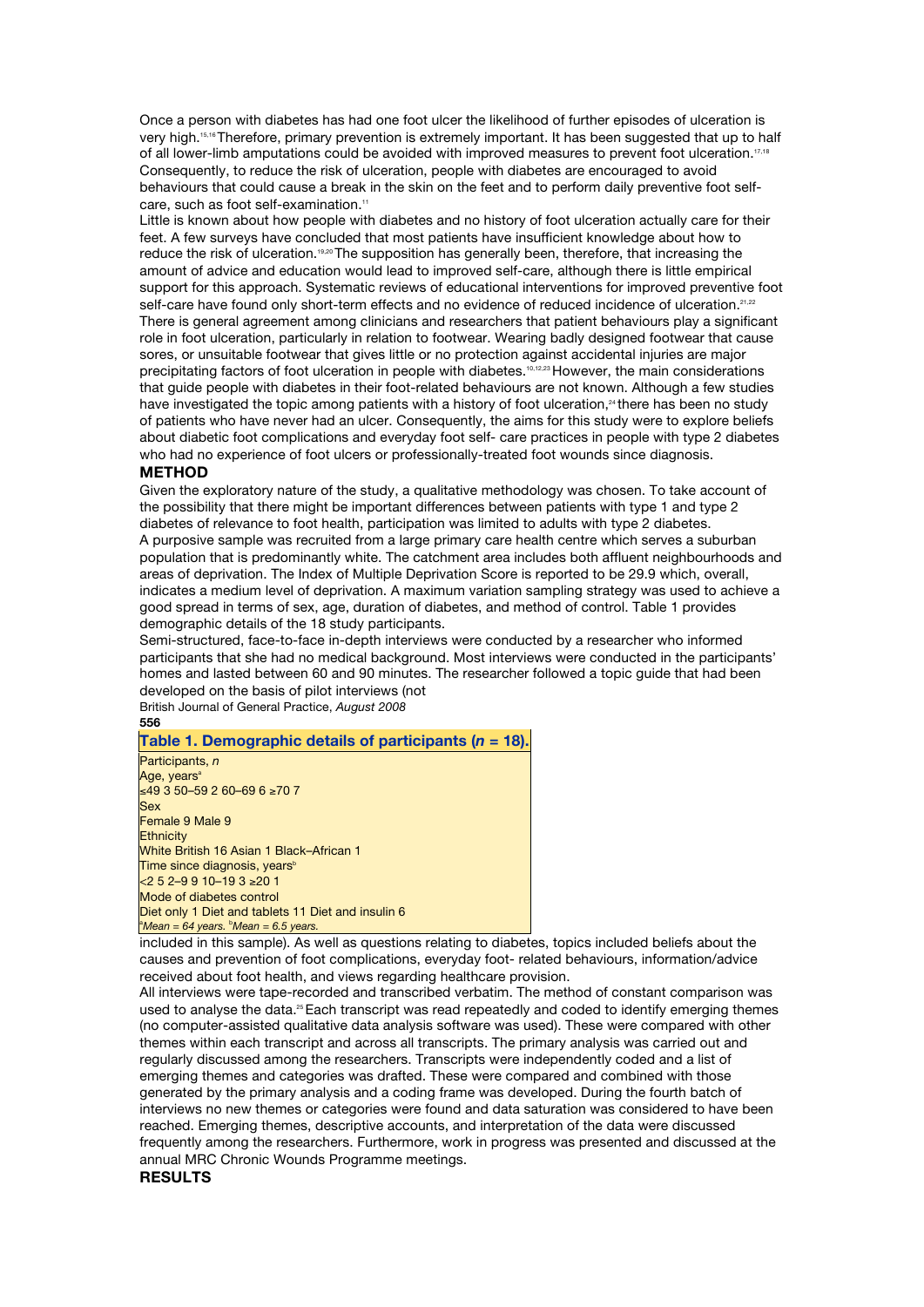The in-depth interviews yielded data on many topics; three of the major themes are reported on here:

- beliefs about foot ulceration and causes of amputation:
- relationship between beliefs and foot-related behaviours; and
- communication with health professionals.

## *Beliefs about foot ulceration and causes of amputation* Being diagnosed with diabetes meant there was a great amount of information to take in and, as a result of this, participants tended to push foot-care advice into the background: *'I had been told at the surgery* [that foot care was very important] *but I hadn't sort of ... you know how they go on about, they go on about your diet, they go on about your cholesterol, they go on and you think, "Oh it's just another thing", you know.'* (Mrs Q, aged 62 years) Often it was hearing about other peoples' foot problems that alerted participants to the possibility of complications:

*'Well, I suppose it's hearing about our neighbour having to have three toes off. Makes me a bit more conscious of the fact that I've got to look after them.'* (Mrs P, aged 72 years) As highlighted by one responder, very few participants thought there was a relationship between glycaemic control and foot complications:

*'About her* [sister with diabetes]*, she was not taking her medicine properly and so her sugar level wasn't controlled and one of her legs was amputated.'* (Mr H, aged 50 years)

Most of the participants expressed uncertainty about what a foot ulcer is and its cause: *'Well, I'm not sure to be honest, I couldn't describe it, not really. No, I'm not entirely sure what they're talking about, how to describe it.'* (Mr O, aged 67 years)

*'I should think it would more or less, um, come up like a white spot and go to something like a boil. Something like that on the foot.'* (Mrs K, aged 78 years)

Only two out of the 18 participants were aware that a foot ulcer is a sore or wound on the foot of a person with diabetes:

**Interviewer (I):** *'... what is a foot ulcer?'*

British Journal of General Practice, *August 2008* 

#### **557**

# *L* Gale, *K* Vedhara, *A* Searle, et al.

# **OriigiinallPaperss**

**Participant (P):** *'It's a break in the foot, in the skin, I suppose.'*

**I:** *'Any break in the skin?'*

**P:** '*Yeah.'* (Mr G, aged 78 years)

*'A sore is the same thing as an ulcer.'* (Mrs P, aged 72 years)

Despite uncertainty about what exactly foot ulcers are, the general perception was that they could be treated and cured. Similarly, the majority of participants did not expect difficulties with the healing of cuts, sores, or blisters on the feet:

**I:** *'In the information you have had about diabetes and foot health, has there been anything about foot ulcers?'*

**P:** *'Yes, um obviously that if that happens then to consult the chiropodist straight away and you will be seen straight away and it will be sorted for you ... I mean I wouldn't go round for a blister or something like that. I would try and treat that myself and then if it didn't clear up after a couple of days then I would go and seek help then for it.'* (Miss R, aged 44 years)

Only in the case of lack of proper care, for example poor foot hygiene, was it was thought likely that a minor injury or foot ulcer could lead to amputation:

*'Well, I'd say, one doesn't like to be critical ... maybe he* [acquaintance who had his toe amputated] *is not as particular about sort of keeping himself clean, I don't know.'* (Mr I, aged 69 years)

'And then, I mean, years ago diabetics had to have toes and feet and legs and things amputated, didn't *they? Which apparently does still happen if people don't look after their feet.'* (Mrs S, aged 59 years) There was great variation in participants' self- reported foot care, ranging from wiping feet with surgical spirit to not washing the feet on a daily basis. However, all participants perceived their own foot

hygiene to be adequate, while sometimes taking the view that other people put less effort into it: **P:** *'Well, the bottom line, really, has always been cleanliness and I think that's very important where feet are concerned and particularly diabetic feet as well. So yes, that rates as very important to me. And I think that if people made the stipulation that they spent 10 minutes every day doing their feet it would save an awful lot of problems.'* 

**I:** *'You think it would avoid a lot of foot problems?'* **P:** *'I think it would.'* (Mrs P, aged 72 years) Many participants were aware that amputations are much more common in people with diabetes. Participants' responses during the interviews indicated that most held beliefs regarding lower-limb complications that appeared to differ from the medical evidence as described in the introduction and illustrated in Appendix 2. The main cause of amputation was believed to be peripheral vascular disease but without the involvement of skin damage and infection. The perception was that poor blood circulation alone would lead to the destruction of nerves and tissue in the feet. Foot symptoms, such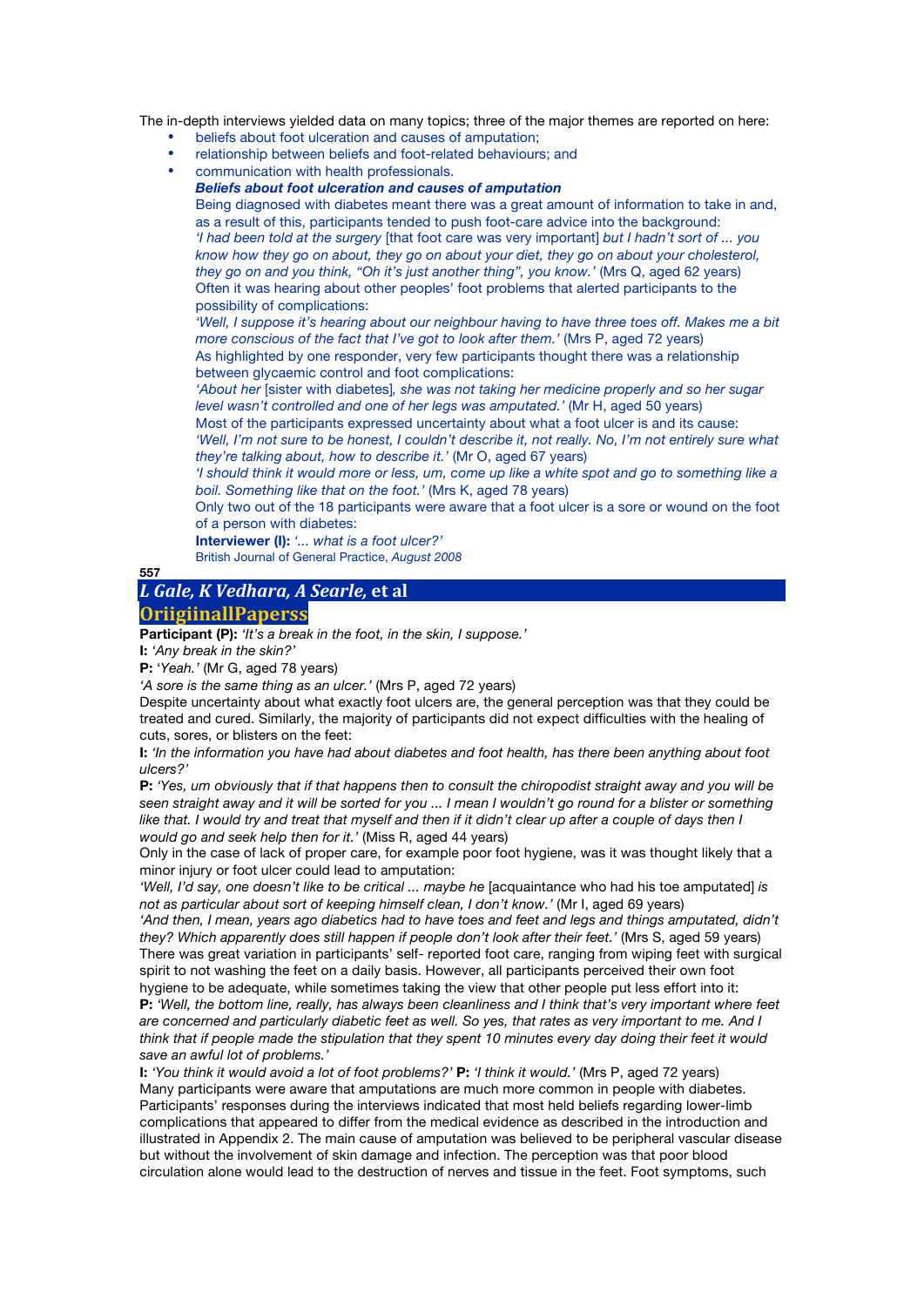as loss of sensation or burning sensations, which many had been told were due to 'nerve damage', were interpreted as the result of circulatory problems:

**I:** *'Why do you think it is that diabetes can affect the feet?'*

**P:** *'The circulation goes, doesn't it? Well, I think it's the circulation. Because you do get like ... I have got some, some of my toes, I haven't got much feeling in ...'* 

**I:** *'So you think the fact that you've got slightly numb toes is because the circulation isn't quite getting into your toes?'*

**P:** *'I think so.'* 

**I:** *'What could be the effect of having numb toes?'* **P:** *'Well, if the blood doesn't get there and you're not looking after them you can get like my cousin and you can get gangrene.'* (Mrs Q, aged 62 years) **I: '***What could be the risk to your feet from numbness?'*

**P:** *'Well that to me is a sign of bad circulation. If you stop getting a decent flow then eventually something is going to wither and die. So it's sort of quite important to keep the circulation going if you can.'* 

**I:** *'So do you view that* [numbness] *as the first symptom of poor circulation?'*

**P:** *'Yeah.'* (Mr F, aged 43 years)

The fact that most of the participants subscribed to the belief that poor blood supply alone was the root cause of foot symptoms often resulted in misinterpretation of explanations and feedback from health professionals. For example, in spite of being informed that tests were to assess sensation in the feet, participants nevertheless made the assumption that they were really to test the blood circulation: **I:** *'Do they tell you what the* [foot] *tests are for?'* **P:** *'No, they just tell you that they're checking for,*  British Journal of General Practice, *August 2008*  **558** 

*you know, to see how sensitive your feet are and that. But it's obvious they're just checking to see whether the circulation's getting down that far.'* (Mrs Q, aged 62 years)

Participants who had been diagnosed with nerve damage were particularly worried that the condition might get progressively worse and eventually necessitate amputation:

*'It worries me really, because you hear of people losing their legs and their feet. Well, I assume it starts from ... well, I don't know whether it* [numbness and discomfort] *can go any worse and go up my leg. It don't go no further than my ankle, but I've never questioned the doctor. I've never said anything to him, but I don't know whether it does go up your leg. Is that how they lose their legs?'* (Mr D, aged 69 years) Nerve damage and symptoms such as numbness or discomfort were interpreted as a consequence of reduced blood circulation. Participants believed the main cause of amputation was poor blood circulation leading to gangrene; foot injuries and ulcers, on the other hand, were only thought to lead to amputation in rare cases when some kind of neglect had occurred (for example, poor hygiene or delayed treatment). Participants' beliefs are illustrated in Appendix 3.

These beliefs differ from medical evidence, which points to a break in the skin, reduced healing potential due to vascular disease, and infection as the crucial factors in amputation. It would appear that because participants focused, sometimes exclusively, on blood circulation (rather than ulceration) as a cause of amputation, this adversely affected their foot-related behaviours and communication with health professionals.

# *Relationship between beliefs and foot-related behaviours*

From a medical perspective, the most important aspects of foot care for people with diabetes are prevention of skin damage and prompt professional treatment of any break in the skin.11 However, the majority of participants in the current study expected a sore or cut on a foot to heal normally without medical treatment:

**I:** *'What do you think could happen if for instance you cut your toe on something sharp?'*

**P:** *'Well, I would expect it to just heal up again I think. Obviously you'd need to sort of keep an eye on it, keep it checked, you know.'* (Mrs C, aged 73 years)

Instead, participants were concerned about preventing the blood supply to their feet from becoming restricted. The general belief was that physical manipulation, either by exercising or massaging the feet, could stimulate the blood flow:

**I:** *'Do you think your hands and fingers might be at risk* [of poor blood supply]*?'*

**P: '***Yeah, but you tend to, you've got more movement, you know what I mean, and your hands and your fingers are moving all the time, whereas your feet, they're really, I mean especially if you're inactive ... You know, your toes and your feet are not actually moving that much unless you're walking and I mean with your hands, you're manipulating things all the time.'* 

**I:** *'So do you sometimes sit in the evenings and take your shoes off and move your toes?'*

**P:** *'All the time.'*

**I:** *'You do?'* 

**P:** *'Um, well when I say move my toes, I'll sit there, I'll sit in the corner, I'll lift my leg up and I'll just massage my foot, you know.'* (Mr F, aged 43 years)

*'I haven't never been told that, but I do sit here every night with no socks on and try and move my toes and that. I do that every night practically, but the toes are so stiff.'* (Mr D, aged 69 years)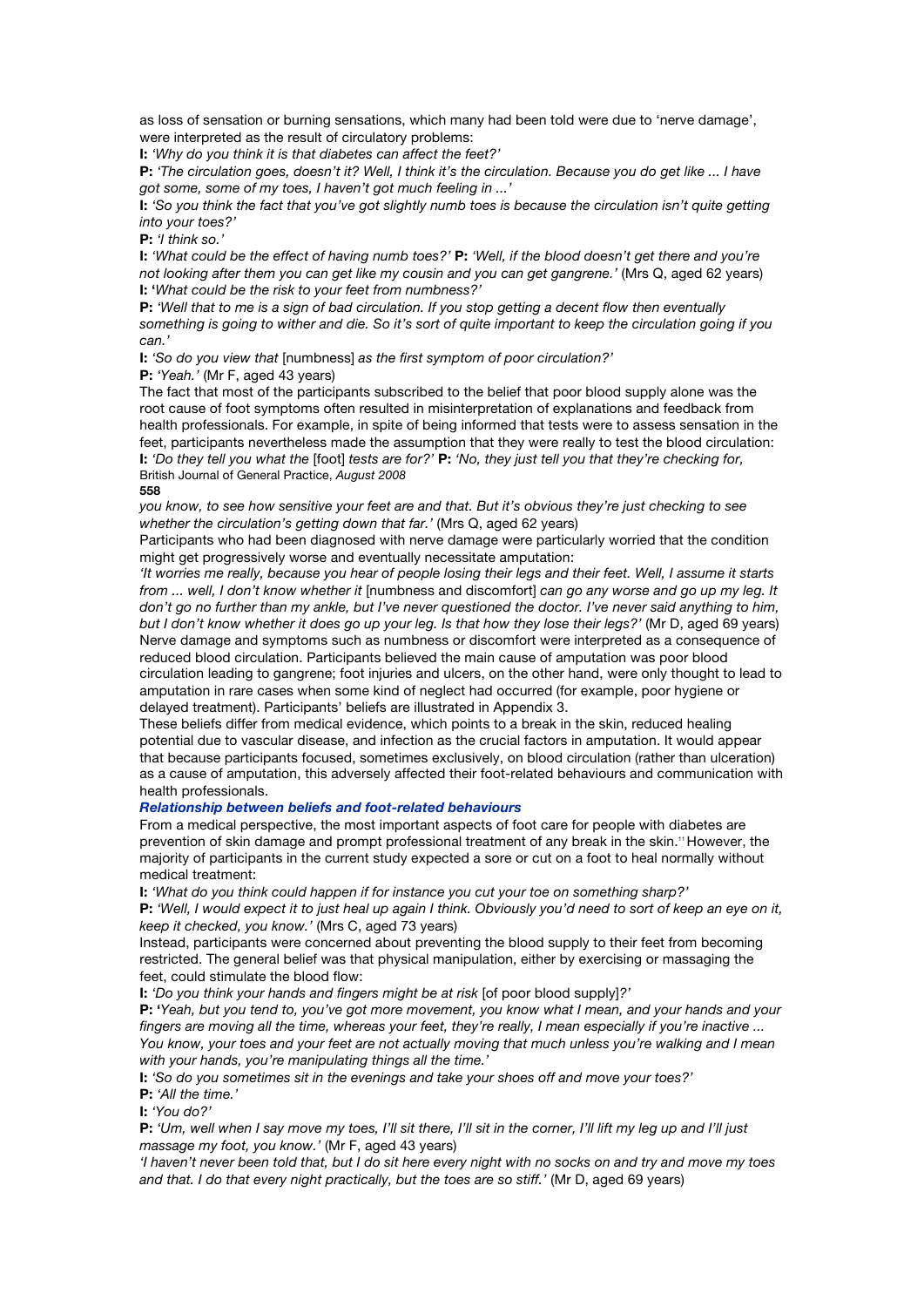Wearing open-toed sandals (with socks, in the winter) or buying footwear a size too large was also believed to give the toes space to move, and a common practice among participants:

*'I'd go for a size bigger, you know. That's what I tend to do with everything on my feet. I always tend to buy anything bigger. I take a 9 normally, but I buy 10 because it gives me that extra room.'* (Mr D, aged 69 years)

Furthermore, half the sample said that they would regularly walk around without footwear in an attempt to keep the joints flexible and the circulation going. Some participants were aware that this behaviour was at odds with practitioner advice:

**I: '***If you're at home, what do you wear on your feet?'*

**P:** *'Well, I'm terrible for going round in bare feet.'* **I:** *'Why do you say that's terrible?'* 

**P:** *'Well, they say "You've got to watch your feet, so don't go without in case you step on anything", you know. And they're right, I suppose, really.'* (Mr O, aged 67 years)

Most of the participants appeared to engage in behaviours that could actually increase the risk of skin **559** 

British Journal of General Practice, *August 2008* 

*L Gale, K Vedhara, A Searle,* **et al** 

# **Original Papers**

damage and ulceration, on the assumption that it would improve the blood circulation. Although the risk of minor foot injuries was recognised this was not considered of particular consequence, as an 'ordinary' lesion was not considered worse for someone with diabetes compared to someone without diabetes:

**I: '***Is it a problem that you wear open-toe sandals? I'm thinking in terms of maybe accidentally stubbing your toes.'*

**P:** *'Well, sometimes you're lucky that you don't* [laughs]*. Um, yeah there is a chance, but then that's a chance I suppose I take. Well, I suppose it's like anybody if they knocked their toes, you'd have to have it seen to, I'd have to go and have it seen to, wouldn't I, or see to it myself or something.'* (Mrs M, aged 62 years)

Many of the participants mentioned that they had numb areas on their feet. However, there was a general lack of awareness that this might affect sensation:

**I:** *'Do you sometimes put your hand inside your shoes to make sure there's nothing loose in there?'* **P:**  *'No, I don't, that's the sort of thing I never think about, to be honest.'* 

**I:** *'No? Or that there's no grit inside them?'*

**P:** *'Well, if there's grit, surely you can feel it, of course.'* (Mr O, aged 67 years)

Many participants had been advised to examine their feet regularly, but the purpose of this was not always clear:

'It's a load of old tosh isn't it? What would I want to check them [feet] *every morning for?'* (Mr J, aged 70 years)

*Communication with health professionals* 

Most participants reported some difficulty communicating with health professionals about foot health and were often left feeling confused:

'They did explain it [result of foot tests] to me but I couldn't ... he said "You see, that's like that" and I *was like "Yeah ..." and I thought "No I don't really, but never mind* [laughs]*, you're the expert".'* (Mrs S, aged 59 years)

Nevertheless, even though explanations were often difficult to comprehend, many participants appeared to have complete trust in health professionals and tried to adhere to advice on the

assumption that there must be a good reason for it. They tended to doubt their own competence and sought reassurance from health professionals. Regular check-ups with a podiatrist provided such reassurance, but only half of the sample had access to this service:

*'I do feel I'm in good hands, they're very good indeed. Although I check as much as I can, and I'm quite thorough really, it is good to have somebody else, who knows what they're doing, having a look at a regular basis. I'm just grateful for what they do, because hopefully it's all for my benefit.'* (Mr I, aged 69 years)

Although they trusted health professionals, participants sometimes decided to ignore advice, but were then left feeling that they were being 'naughty':

*'They told me I mustn't walk round without shoes on and I'm very naughty, because I do.'* (Mrs S, aged 59 years)

*'They said you should really always wear shoes or slippers. Naughty girl that I don't.'* (Mrs P, aged 72 years)

Other participants were somewhat disaffected with health professionals. Some felt they were not given adequate explanations for foot problems or that health professionals were not sufficiently interested in foot health: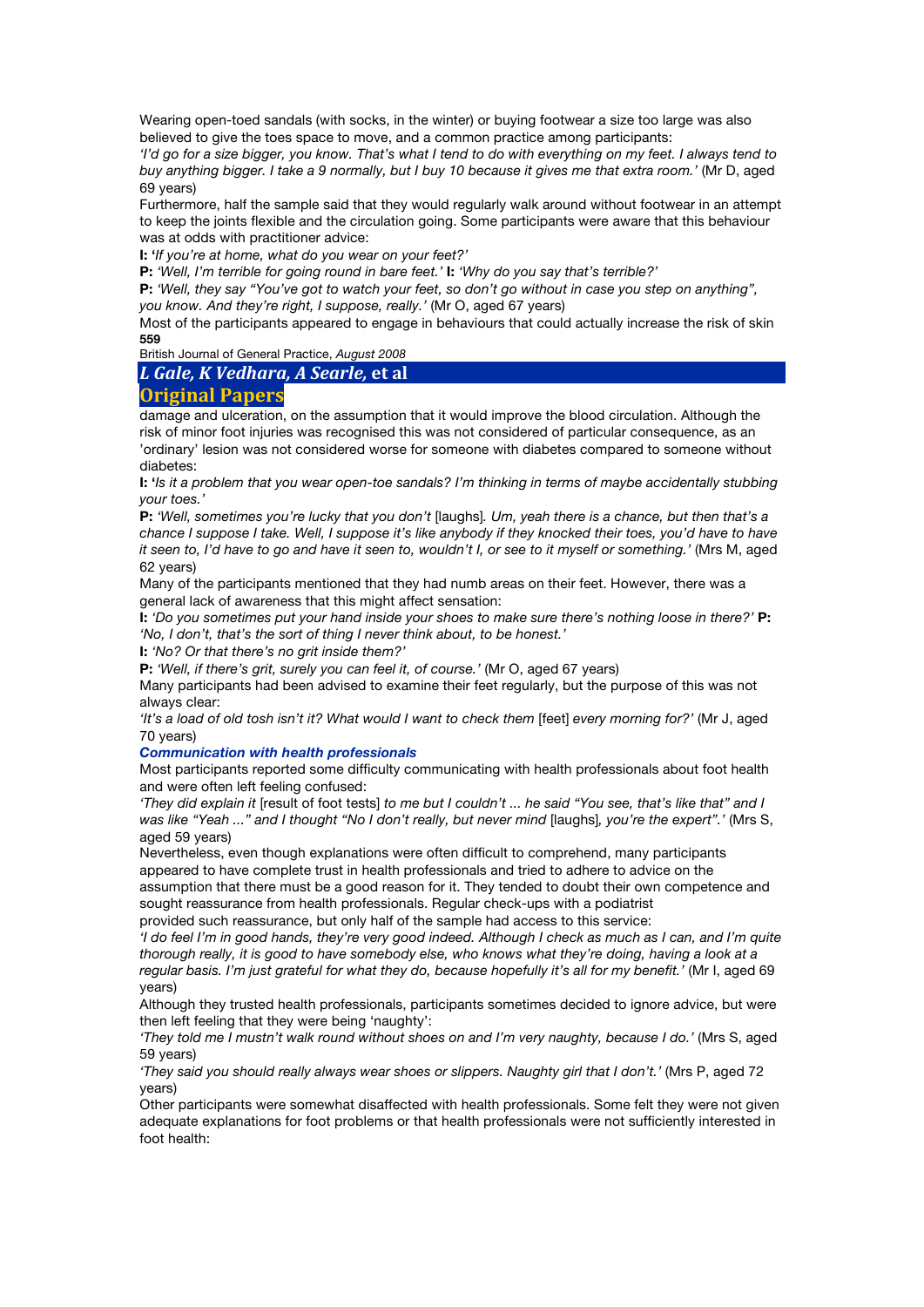**I:** *'Weren't you told anything about what caused it* [pain in feet]*?'*

**P:** *'No, that's all he said "nerve endings". I wish I knew why it was, I don't. The doctor don't sound very interested so ... it's square one again, isn't it?'* (Mr J, aged 70 years)

*'I would say, actually, if I'm honest with you, the feet side of things is something that always gets ignored. If your doctor and your nurse don't prioritise it, why should you?'* (Mr F, aged 43 years) Participants mentioned that foot checks were sometimes not carried out at the annual diabetes review: *'They* [nurses] *do all the checks every time, yeah. Sometimes they forget to do your feet.'* (Mr G, aged 78 years)

Additionally, they commented that health professionals sometimes did not believe they had the symptoms they were reporting:

*'She* [GP] *said "Oh, it's your arthritis". I said "It's not, please". "Oh yes, you've had it for years, there's nothing you can do, so it's probably that".* 

British Journal of General Practice, *August 2008* 

#### **560**

*And I said "It's a different pain, it's different, I know it's different". Which it was, it turned out, when I seen somebody else, that it was* [neuropathy]*.'* (Mrs M, aged 62 years)

In a few cases, communication seemed very poor:

*'Every time I see* [the GP] *he's got his computer on down there and he don't look at eyes, he's looking at the computer all the time. It's just like talking to the wall. So I don't bother any more.'* (Mr J, aged 70 years)

It was clear that participants who reported difficulties communicating with health professionals were more likely to ignore foot-care advice and, instead, rely on what they considered to be common sense. **DISCUSSION** 

#### *Summary of main findings*

In this sample of people with type 2 diabetes and no history of foot ulceration, the majority had no clear awareness of what foot ulceration is or of common obstacles to successful treatment. Consequently, they did not appreciate the potential seriousness of a break in the skin on a foot. Instead, the general perception was that reduced blood supply to the feet was the primary cause of foot complications in diabetes. Therefore the participants' model of the typical pathway to lower-limb amputation differed from the medical model. This seemed to be associated with potentially negative consequences in many ways.

Most participants had foot-related practices that they believed to be beneficial but that could, paradoxically, increase the risk of ulceration. There was also a considerable amount of confusion and uncertainty among the participants and many reported difficulty understanding health professionals' explanations or advice. Additionally, participants often felt they had a dilemma: they did not know whether to adhere to advice they did not see the purpose of, or to follow their own beliefs about the best way to care for their feet. The relationship with health professionals was in some cases strained. The divergent, but possibly not explicit, views about foot health may have contributed to this.

#### *Strengths and limitations of the study*

The strength of qualitative research has been described as its ability to 'reach the part other methods cannot reach',<sup>26</sup> namely the views and experiences of ordinary people. Accordingly, the aim of qualitative research is often to penetrate participants' socially acceptable public accounts and to access their private accounts and their real views.27 This was largely achieved, as evidenced by the fact that many participants divulged beliefs and behaviours that appeared to go against medical advice. However, there are limitations to this study: the data originate from a single, in-depth interview with 18 patients. Further work, in focus groups for example, could have added to the richness of the data. As such, the findings of this exploratory study cannot be generalised but, given the lack of available research in this area, the study provides important insights. A further limitation is that the patients' perspectives could not be related to those of the relevant health professionals. Future research would benefit from examining both.

The interviewed sample was relatively well balanced in terms of demographic and diabetes-related variables and, although it reflected the population in the health centre's catchment area, where 86% are described as white British, minority ethnic groups were under-represented. Previous studies have shown differences in diabetes-related beliefs and behaviours among different ethnic groups, even those living within the same community,<sup>28–30</sup> so further studies are needed to examine the issue of beliefs about foot health and self-care practices within a variety of cultural settings.

# *Comparison with existing literature*

This particular study is, to the authors' knowledge, the first to investigate perceptions of foot complications among people with type 2 diabetes who do not have personal experience of ulceration. Previous studies have assessed patients' knowledge of the medical model of diabetic foot complications and adherence to recommended foot self-care behaviours; in general, these studies reveal that knowledge is inadequate and adherence is low.19,20

A recent qualitative study of 22 patients with neuropathy reported that most interviewees did not know what a foot ulcer was, even those who had been treated for ulceration at a specialist diabetes foot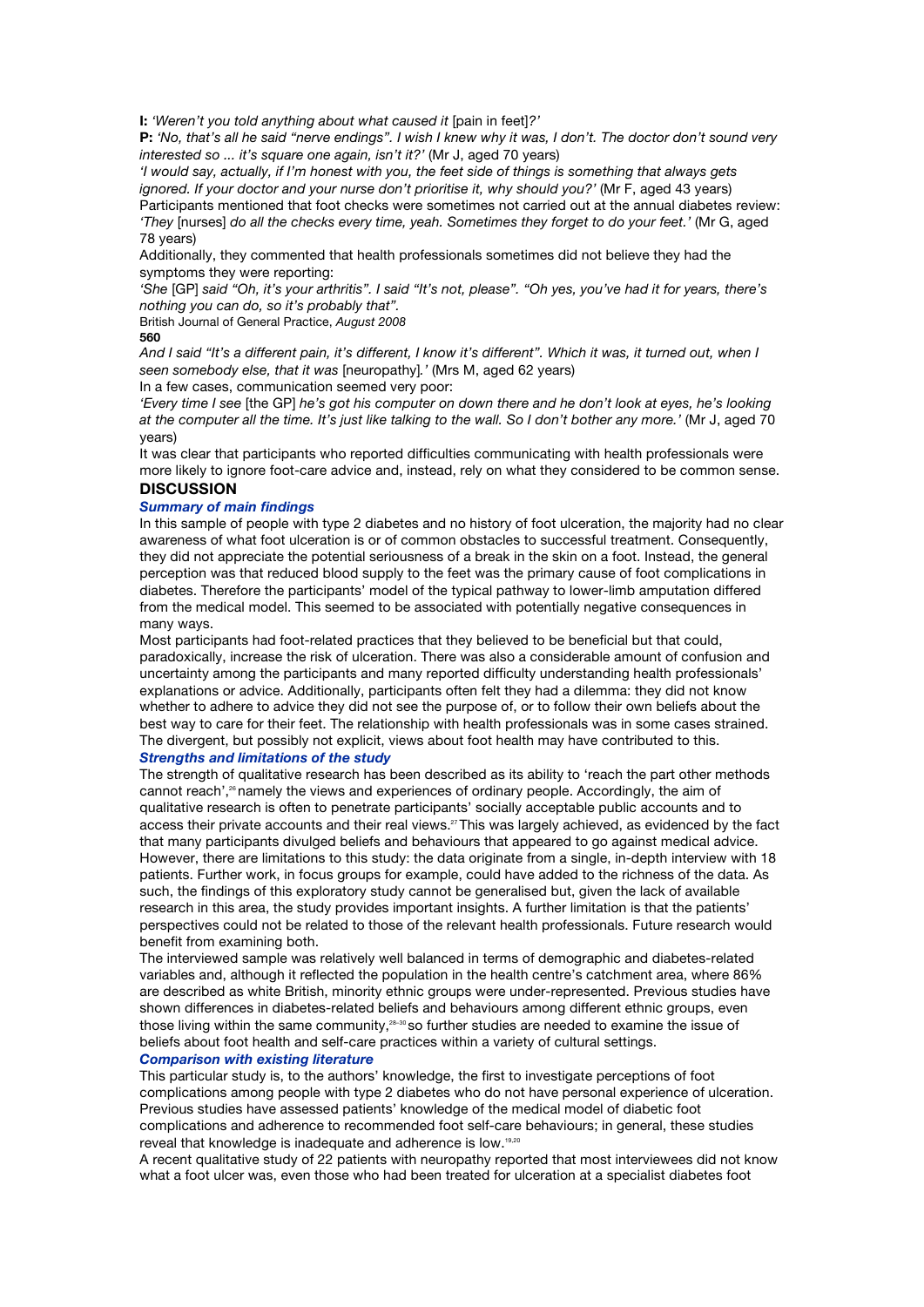clinic.31 Furthermore, in that study none of the interviewees was aware of the main cause of foot ulceration, but blood circulation and neglect were frequently mentioned; the current findings correspond well with those findings.

This study sought to go beyond participants' foot- related knowledge to explore also the rationale on which patients based foot self-care behaviours. Taking participants' views as the starting point has enabled the proposal of a novel explanation for non-adherence to preventive foot-care advice in this patient group. Most participants had beliefs about the causes and prevention of diabetic foot disease that differed from current medical evidence. This observation is consistent with previous work, which has shown that patients with chronic disease often hold beliefs about **561** 

British Journal of General Practice, *August 2008* 

# *L Gale, K Vedhara, A Searle,* **et al**

# **Original Papers**

the likely cause, course, and management of their condition that differ from the medical disease model.<sup>32-35</sup> Medically unorthodox beliefs have also been observed in lay views of drugs and medicines.<sup>36</sup> There were indications in this study that participants sometimes deliberately decided to disregard footcare advice from professionals if it contradicted their personal beliefs (for example, in relation to sometimes walking barefoot). This corresponds to findings by Campbell *et al*,<sup>37</sup> who termed such an approach 'strategic non-compliance'.

Many participants in this study expressed dissatisfaction with the care they received in relation to foot health. A few previous studies have reported similar findings and that patients sometimes blame health professionals after foot ulceration has occurred.<sup>35,38</sup>

It is a matter of concern that most participants in this study were unaware of the connection between breaks in the skin, foot ulceration, and amputation. There is good evidence that the single most important thing that can be done by people with diabetes — particularly older people who are more likely to have developed micro- and macrovascular disease — to prevent foot ulceration is to protect their feet from any cuts, sores, blisters, or cracked skin.<sup>10,11</sup>

Health professionals need to be aware that their patients may have views or concerns in relation to foot health that they do not volunteer in the clinical setting. Research concerning the management of diabetes and other medical conditions has shown that patients sometimes conceptualise their illness differently from practitioners.<sup>32-34</sup> Therefore, it has been suggested that health professionals should routinely try to elicit patients' beliefs about their condition.39–41 Misperceptions that might affect health outcomes may be detected and can then be addressed and treatment or self-management negotiated. In a recent quasi-experimental study, GPs received training for 6 hours in ways to elicit patients' illness beliefs.42 This brief training was found to lead to increased discussion of patients' views and concerns. Furthermore, it has been shown that health professionals trying to understand their patients' illness beliefs is associated with greater patient satisfaction.<sup>43</sup> To achieve improved health outcomes, however, patients also need to be supported to become actively involved in decision making regarding the management of their condition.<sup>40,44</sup>

## *Implications for clinical practice*

The current study indicates that many patients with type 2 diabetes hold beliefs about foot complications that differ somewhat from medical evidence. These beliefs may lead to the adoption of self-care behaviours that could potentially increase the risk of

ulceration and, if not recognised, hamper effective communication between patients and health professionals. Therefore, it is important for health professionals to create opportunities within consultations to explore patients' beliefs about causes and prevention of foot complications. They should also ensure that their advice is tailored to take account of these beliefs. Specific points that health professionals may want to discuss with their patients to avoid common misconceptions about foot health and ulceration are suggested in Appendix 4.

To conclude, some patients with type 2 diabetes may disregard foot-care advice from health professionals because their beliefs about foot complications do not concur with the medical model. Unless this is addressed explicitly, patients may inadvertently increase their risk of developing a foot ulcer and initiate the process associated with recurring ulceration and amputation.

#### **Funding body**

This study was funded by a research studentship from the Medical Research Council (G78/8331) and supported by an MRC programme grant

#### **Ethical approval**

Ethics approval was granted by the United Bristol Health Care Trust Local Research Ethics Committee (05/Q2002/12)

### **Competing interests**

The authors have stated that there are none

#### **Acknowledgements**

We would like to thank the participants for taking part in this study and the GPs who helped to recruit the participants. We would also like to thank the members of the MRC Chronic Wounds Programme for feedback to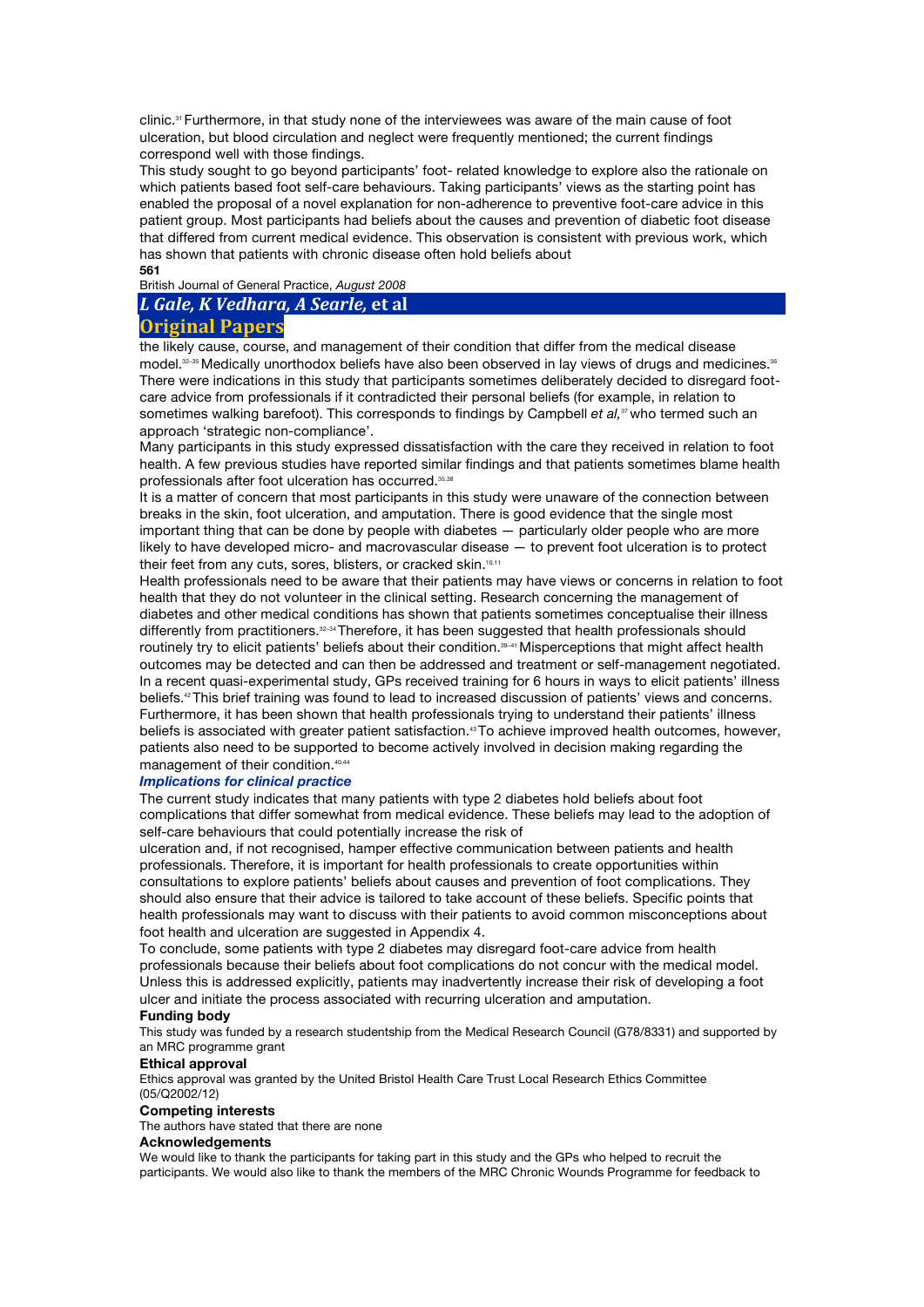work in progress. Special thanks to research fellow Elizabeth Mudge (University of Cardiff), Dr Colin Dayan (University of Bristol), and senior podiatrist Edyth Dougan for their helpful comments on earlier drafts of this article.

#### **Discuss this article**

Contribute and read comments about this article on the Discussion Forum: http://www.rcgp.org.uk/bjgp-discuss **REFERENCES** 

1. Jeffcoate WJ, Harding KG. Diabetic foot ulcers. *Lancet* 2003; **361(9368):** 1545–1551. 

2. Kantor J, Margolis DJ. Expected healing rates for chronic wounds. *Wounds* 2000; 12(6): 155-158.

3. Pound N, Chipchase S, Treece K, *et al.* Ulcer-free survival following management of foot ulcers in diabetes. *Diabet Med* 2005; **22(10):** 1306–1309. 

4. Ismail K, Winkley K, Stahl D, et al. A cohort study of people with diabetes and their first foot ulcer: the role of depression on mortality. *Diabetes Care 2007;* **30(6):** 1473–1479.

5. Oyibo SO, Jude EB, Tarawneh I, *et al.* The effects of ulcer size and site, patient's age, sex and type and duration of diabetes on the outcome of diabetic foot ulcers. *Diabet Med* 2001; **18(2):** 133-138.

6. Moulik PK, Mtonga R, Gill GV. Amputation and mortality in new- onset diabetic foot ulcers stratified by etiology. *Diabetes Care* 2003; **26(2):** 491–494. 

7. Davis WA, Norman PE, Bruce DG, Davis TM. Predictors, consequences and costs of diabetes-related lower extremity amputation complicating type 2 diabetes: The Fremantle Diabetes Study. *Diabetologia* 2006; **49(11):** 2634–2641.

8. Matricali GA, Dereymaeker G, Muls E, et al. Economic aspects of diabetic foot care in a multidisciplinary setting: a review. *Diabetes Metab Res Rev* 2007; **23(5):** 339–347. 

British Journal of General Practice, *August 2008* 

**562** 

- 9. 10. 11. 12. 13.
- 14. 15.
- 16.
- 17. 18.
- 19. 20.
- 21.
- 22.
- 23.

24. 

- 25. 26.
- 27. 28.

Williams G, Pickup JC. *Handbook of diabetes*. 3rd edn. Oxford: Blackwell Publishing, 2004.

Boulton AJM, Cavanagh PR, Rayman G (eds). *The foot in diabetes.* 4th edn. Chichester: John Wiley & Sons, 2006.

NationalInstituteforClinicalExcellence.*ClinicalGuideline10.Type2* diabetes. Prevention and management of foot problems. London: NICE, 2004. 

MacfarlaneRM,JeffcoateWJ.Factorscontributingtothepresentation of diabetic foot ulcers. *Diabet Med* 1997; 14(10): 867-870.

ReiberGE,VileikyteL,BoykoEJ,etal.Causalpathwaysforincident lower-extremity ulcers in patients with diabetes from two settings. *Diabet Care* 1999; **22(1):** 157–162 

BoultonAJ.Thediabeticfoot:fromarttoscience.The18thCamillo Golgi lecture. *Diabetologia* 2004; 47(8): 1343-1353.

AbbottCA,CarringtonAL,AsheH,etal.TheNorth-WestDiabetes Foot Care Study: incidence of, and risk factors for, new diabetic foot ulceration in a community-based patient cohort. *Diabet Med* 2002: **19(5):** 377–384 CrawfordF,InksterM,KleijnenJ,FaheyT.Predictingfootulcersin patients with diabetes: a systematic review and meta-analysis. *QJM* 2007;

**100(2):** 65–86. 

Anonymous.DiabetescareandresearchinEurope:theSaintVincent declaration. *Diabet Med* 1990; **7(4):** 360.

BoultonAJ.Whybothereducatingthemulti-disciplinaryteamandthe patient — the example of prevention of lower extremity amputation in diabetes. *Patient Educ Couns* 1995; **26(1–3):** 183–188. 

BasuS,HadleyJ,TanRM,etal.Isthereenoughinformationaboutfoot care among patients with diabetes? *Int J Low Extrem Wounds* 2004; **3(2):** 64–68. 

PollockRD,UnwinNC,ConnollyV.Knowledgeandpracticeoffoot care in people with diabetes. *Diabetes Res Clin Pract* 2004; **64(2):** 117-122. MasonJ,O'KeeffeC,McIntoshA,etal.Asystematicreviewoffootulcer in patients with Type 2 diabetes mellitus. I: prevention. *Diabet Med* 1999; **16(10):** 801–812. 

ValkGD,KriegsmanDM,AssendelftWJ.Patienteducationfor preventing diabetic foot ulceration. *Cochrane Database Syst Rev* 2001; 4: CD001488. 

McGillM,MolyneauxL,YueDK.Whichdiabeticpatientsshould receive podiatry care? An objective analysis. *Intern Med J* 2005; 35(8): 451-456. HjelmK,NybergP,ApelqvistJ.Genderinfluencesbeliefsabouthealth and illness in diabetic subjects with severe foot lesions. *J Adv Nurs* 2002; **40(6):** 673–684. 

CharmazK.*Constructinggroundedtheory.Apracticalguidethrough qualitative analysis.* London: Sage, 2006. PopeC,MaysN.Reachingthepartsothermethodscannotreach:an introduction to qualitative methods in health and health services research. *BMJ* 1995; **311(6996):** 42–45. 

MurphyE,DingwallR,GreatbatchD,etal.Qualitativeresearch methods in health technology assessment: a review of the literature. *Health Technol Assess* 1998; **2(16):** iii-–ix. 

GreenhalghT,HelmanC,ChowdhuryAM.Healthbeliefsandfolk 

29. 30. 31. 32. 33. 34. 35. 36. 37. 38. 

39. 

40. 41. 

42. 

43. 

44. 45. 

models of diabetes in British Bangladeshis: a qualitative study. *BMJ* 1998; 316(7136): 978-983.

Brown K, Avis M, Hubbard M. Health beliefs of African-Caribbean people with type 2 diabetes: a qualitative study. Br J Gen Pract 2007; **57(539):** 461–469.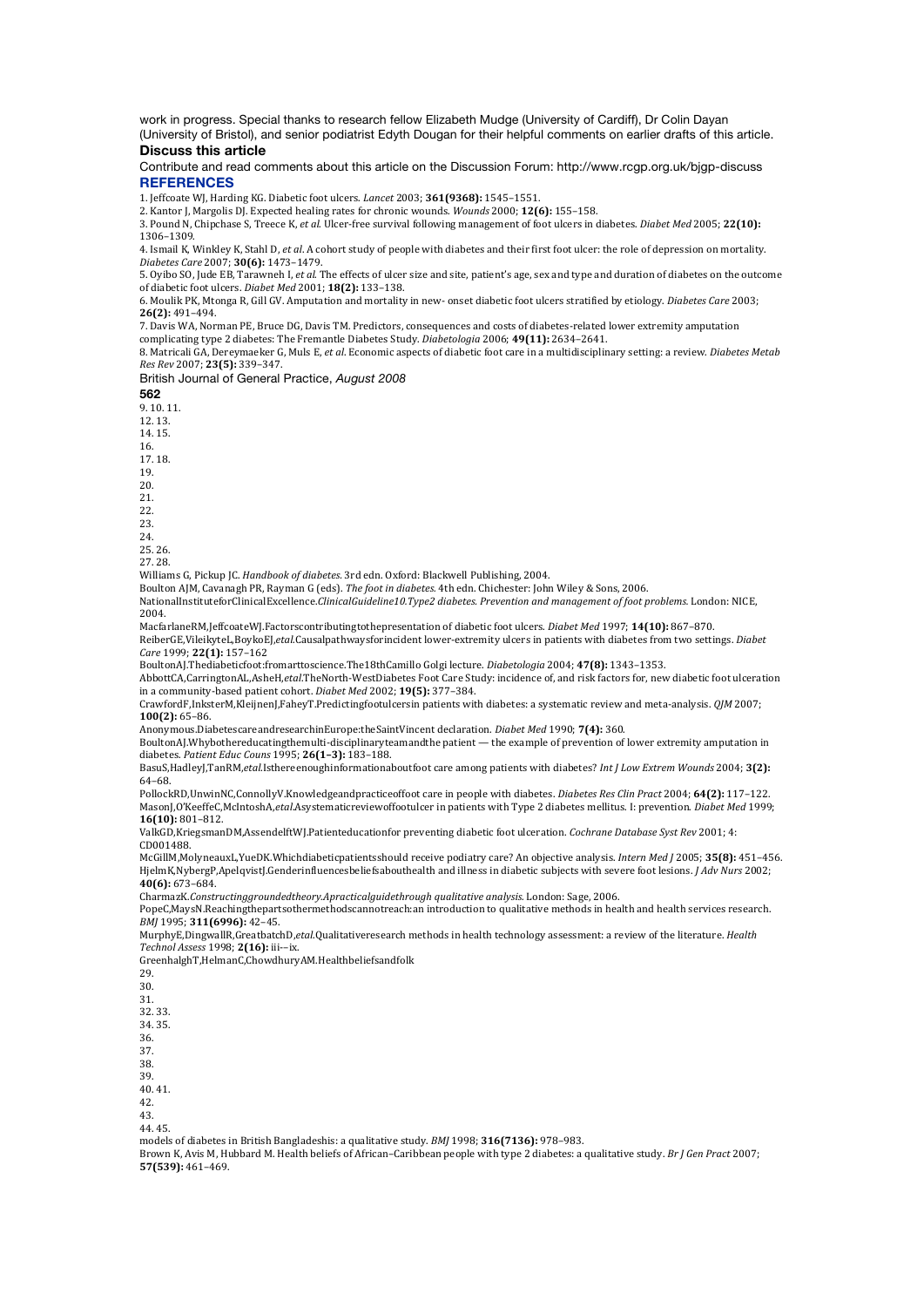Bean D, Cundy T, Petrie KJ. Ethnic differences in illness perception, self- efficacy and diabetes self-care. *Psychology and Health* 2007; 22(7): 787–811. 

Burnside J, Wells W, Smith M, et al. Education for the prevention of foot ulcers: views of those with neuropathy. The Diabetic Foot 2007; **10(1):** 17–23. 

Cohen MZ, Tripp-Reimer T, Smith C, *et al.* Explanatory models of diabetes: patient practitioner variation. *Soc Sci Med* 1994; **38(1):** 59–66. Murphy E, Kinmonth AL. No symptoms, no problem? Patients' understandings of non-insulin dependent diabetes. *Fam Pract* 1995; 12(2): 184–192. 

Horowitz CR, Rein SB, Leventhal H. A story of maladies, misconceptions and mishaps: effective management of heart failure. Soc Sci Med 2004; **58(3)**: 631-643.

Vileikyte L, Gonzalez JS, Leventhal H, *et al.* Patient Interpretation of Neuropathy (PIN) questionnaire: an instrument for assessment of cognitive and emotional factors associated with foot self-care. *Diabetes Care* 2006; 29(12): 2617-2624.

BrittenN.Layviewsofdrugsandmedicines:orthodoxandunorthodox accounts. In: Williams SJ, Calnan M (eds). *Modern medicine. Lay* perspectives and experiences. London: UCL Press, 1996: 48-73.

CampbellR,PoundP,PopeC,etal.Evaluatingmeta-ethnography:a synthesis of qualitative research on lay experiences of diabetes and diabetes care. *Soc Sci Med* 2003; **56(4):** 671–684. 

JohnsonM,NewtonP,JiwaM,GoyderE,Meetingtheeducational needs of people at risk of diabetes-related amputations: a vignette study with patients and professionals. *Health Expect* 2005; **8(4):** 324–333.

KleinmanA,EisenbergL,GoodB.Culture,illness,andcare:clinical lessons from anthropologic and cross-cultural research. Ann Intern Med 1978; **88(2):** 251–258. 

FunnellMM,AndersonRM.Empowermentandself-managementof diabetes. *Clin Diabetes* 2004; **22(3):** 123-127.

Horne R, Price D, Cleland J, *et al.* Can asthma control be improved by understanding the patient's perspective? *BMC Pulm Med* 2007; 7: 8 DOI:10.1186/1471-2466-7-8. 

De Ridder DT, Theunissen NC, van Dulmen SM. Does training general practitioners to elicit patients' illness representations and action plans influence their communication as a whole? *Patient Educ Couns* 2007; 66(3): 327-336.

KinmonthAL,WoodcockA,GriffinS,etal.Randomisedcontrolled trial of patient centred care of diabetes in general practice: impact on current wellbeing and future disease risk. The Diabetes Care From Diagnosis Research Team. *BMJ* 1998; 317(7167): 1202-1208.

MichieS,MilesJ,WeinmanJ.Patient-centrednessinchronicillness: what is it and does it matter? Patient Educ Couns 2003; 51(3): 197-206. NationalInstituteforClinicalExcellence.Preventionandmanagementof foot problems in people with type 2 diabetes. Understanding NICE guidance — information for people with type 2 diabetes, their families and carers, and the public. London: NICE, 2004. **563** 

British Journal of General Practice, *August 2008* 

# *L Gale, K Vedhara, A Searle,* **et al**

# **Original Papers**

#### **Predisposing factors**

**Peripheral neuropathy (loss of sensation, foot deformity, altered foot pressures, dry skin)** 

**Peripheral vascular disease (fragile, dry skin)** 

**Precipitating factors** 

**Penetration of the dermis on the foot (due to accidental injury, ill-fitting shoes, fissures due to dry skin, tissue break-down due** 

**to callus) Foot ulcer Diabetes Poor blood circulation Nerve damage/ loss of sensation Gangrene/ amputation Impaired healing Neglect of self- care/delayed treatment Infection/ blood poisoning Skin damage Foot ulcer Diabetes Microvascular disease Macrovascular disease Peripheral neuropathy Peripheral vascular disease At-risk foot Skin damage/ tissue break-down Foot ulcer Infection Impaired healing/ impaired immune function Gangrene/ amputation**  *Appendix 1. Predisposing and precipitating risk factors for foot ulceration. Appendix 2. Medical model*a *of lower-limb complications in diabetes.* a *The model is a simplified version of the most common pathway to amputation in patients with diabetes.*1,9–11

*Appendix 3. Participants' model*<sup>a</sup>*of lower limb* 

*complications in diabetes.* 

**i** 

<sup>a</sup>The model is based on participants' interpretation of the main causes of amputation in diabetes. The thick arrows at the top indicate *the pathway to amputation thought to be the most common. The pathway in the lower half was thought to be rare. The broken lines indicate that very few participants mentioned the connection.* 

British Journal of General Practice, *August 2008* 

**Appendix 4. Points to clarify with patients to avoid common misconceptions about foot health and ulceration.**<sup>8</sup>

**Q:** What is a diabetic foot ulcer?

**A:** The word ulcer is derived from the latin word *ulcus* which means sore or wound. The generally accepted definition of a diabetic foot ulcer is a penetration of the skin below the ankle in a person with diabetes, irrespective of size and duration.

**Q:** What is the greatest risk to foot health?

**A:** Wounds on the feet, however small, pose a risk because they could be the entry point for infection. It is therefore important to protect the feet from any skin damage.